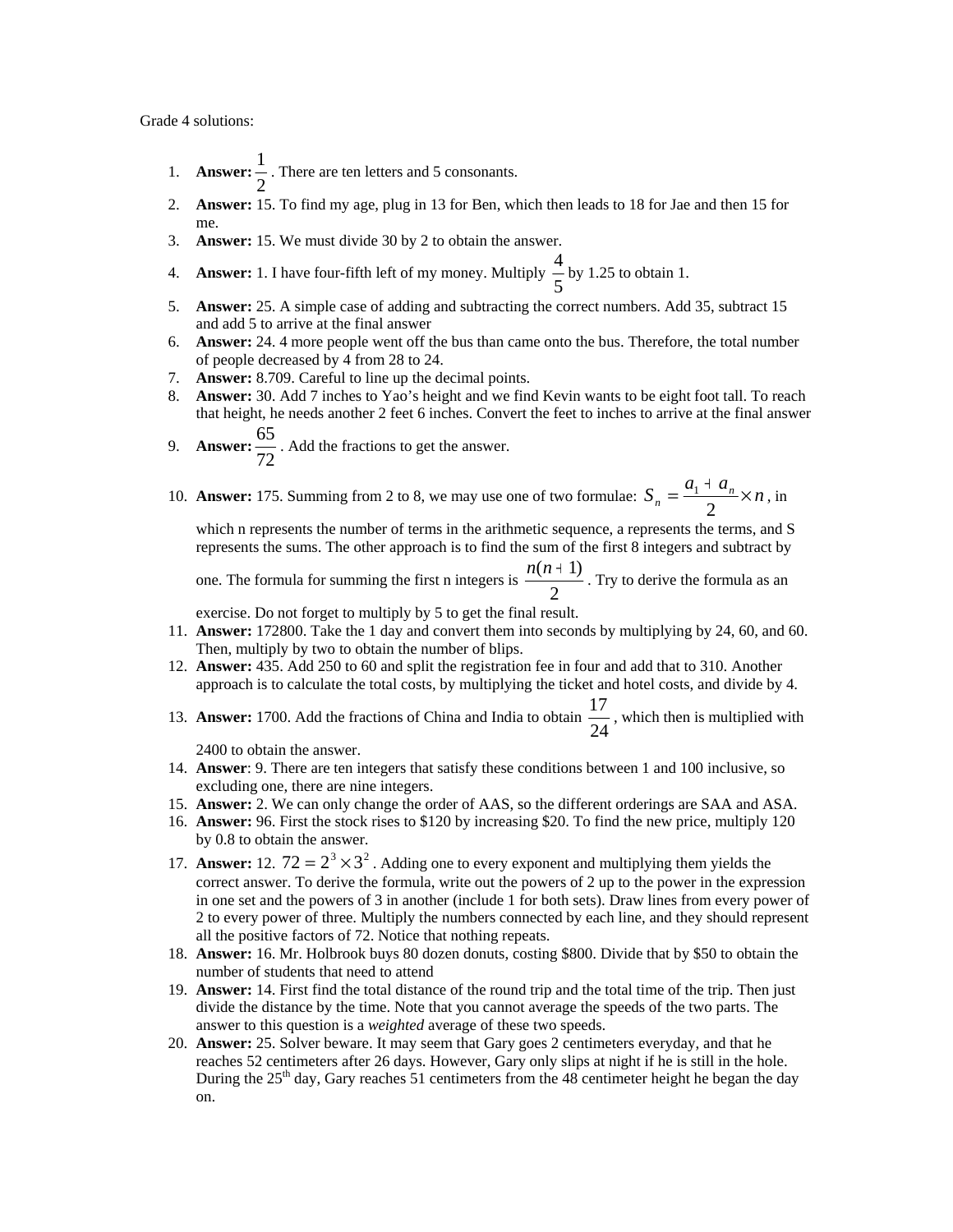- 21. **Answer:** 2. Mouse A will each one-sixth of the bag in one hour and mouse B will eat one-third of the bag in one hour. Together, they will eat half a bag in an hour. Therefore, they will finish the bag in two hours
- 22. **Answer:** 49. Substitute 7 Fan for Tom in the equation "14 Tom is equal to 1 Husk." Then, substitute the 2 Harry for 1 Husk in the same equation. Therefore, 98 Fan equal 2 Harry, and 49 Fan is equal to one Harry.
- 23. **Answer:** 21. The number of questions in the database is 7 times 24. Now Dick has decided to do 2 questions, the group uses up 8 questions per day. Dividing 168 by 8, we obtain the answer.
- 24. **Answer:** 50. A simple case of the principle of Inclusion-Exclusion. We need to find how many we over-counted. We know that a total of 550 people attended the two events, but only 500 people attended at least one event. That means that 550-500=50 people were counted twice, because they went on both trips.
- 25. **Answer:** 23. A problem here involving PEMDAS. Make sure you are doing things in the correct order.
- 26. **Answer:** 93. Let the number of rabbits be a and the number of chicken be b. Then set up the  $4a + 2b = 1422$  $+ 2b =$  $a + 2b$

following system of equations  $a+b=402$  $+ b =$  $a + b$ . Multiply the second equation by four and

subtract the first equation from it. Divide by 2 to obtain the answer.

- 27. **Answer:** 40. Let t be the time that has passed. The temperature of the room is 50+0.5t while the pie is 300-4t. Set two times the room temperature equal to the pie temperature, and solve for t.
- 28. **Answer:** 79. Arrange the given conditions into three equations and add them. This will result in two bags of each costing 158 cents. Divide by two to find the answer
- 29. **Answer:** 156. Square 1.6 and multiply the answer by 100 and then subtract 100 to obtain the answer
- 30. **Answer:** 3. Since a b is not equal to 0, we multiply both sides by a b. Then we distribute and collect like terms, with a's on one side and b's on the other. Then divide both sides by b (b is

clearly not 0 from the original equation) to obtain a value for  $\frac{a}{b}$ *a*

31. **Answer:**  $\frac{1}{7}$  $\frac{11}{x}$ . Adding the total bases in the game with the 10 bases before, Jon Chu has 22 total

bases in 14 at-bats. Divide through to find the answer

- 32. **Answer:** 7. Let's look at the possible number of packs of five we can have. We can have 12 packs with no packs of two, 10 packs with 5 packs of two and so on until we have 0 packs of five with 30 packs of two. We cannot have an odd number of packs of five, because we can no longer reach exactly sixty. Therefore, there are 7 possibilities.
- 33. **Answer:** 210. The smallest three funny numbers are made up of the primes 2, 3, 5, 7. The product of the four numbers is 210.
- 34. **Answer:** 2005. In every game, exactly one participant is eliminated. Therefore, we need 2005 games to eliminate all but the champion.
- 35. **Answer:**  $16 \pi$ .  $24 = 6s^2$ . So, s=2. Radius of circle is  $2s = 4$ . The area of the circle is  $\pi r^2$ , which leads to the answer.
	- 36. **Answer:** 6  $\frac{1}{1}$ . Without loss of generality, let Tom line up his horses in a line in the order A, C, and

E. Chris then must randomly pick an order for his horses, which totals 6 possibilities. Chris only wins in one of these cases, when F faces A, B faces C, and D faces E. This problem was inspired by an old Chinese story, where a person with weaker horses still managed to win two out of three races.

- 37. **Answer:** 10. Add 1 to both sides and factor the left side into  $(x+1)(y+1)=35$ . The only values of x and y that work are 4 and 6.
- 38. **Answer:** 99. We want to find all 2 and 3-digit palindromes. 2-digit palindromes are determined by their first digit, and 3-digit palindromes are determined by their first 2 digits. However, note the fact that zero cannot be the lead digit in either case. Therefore, we can have  $9 + 9 \times 10 = 99$ palindromes.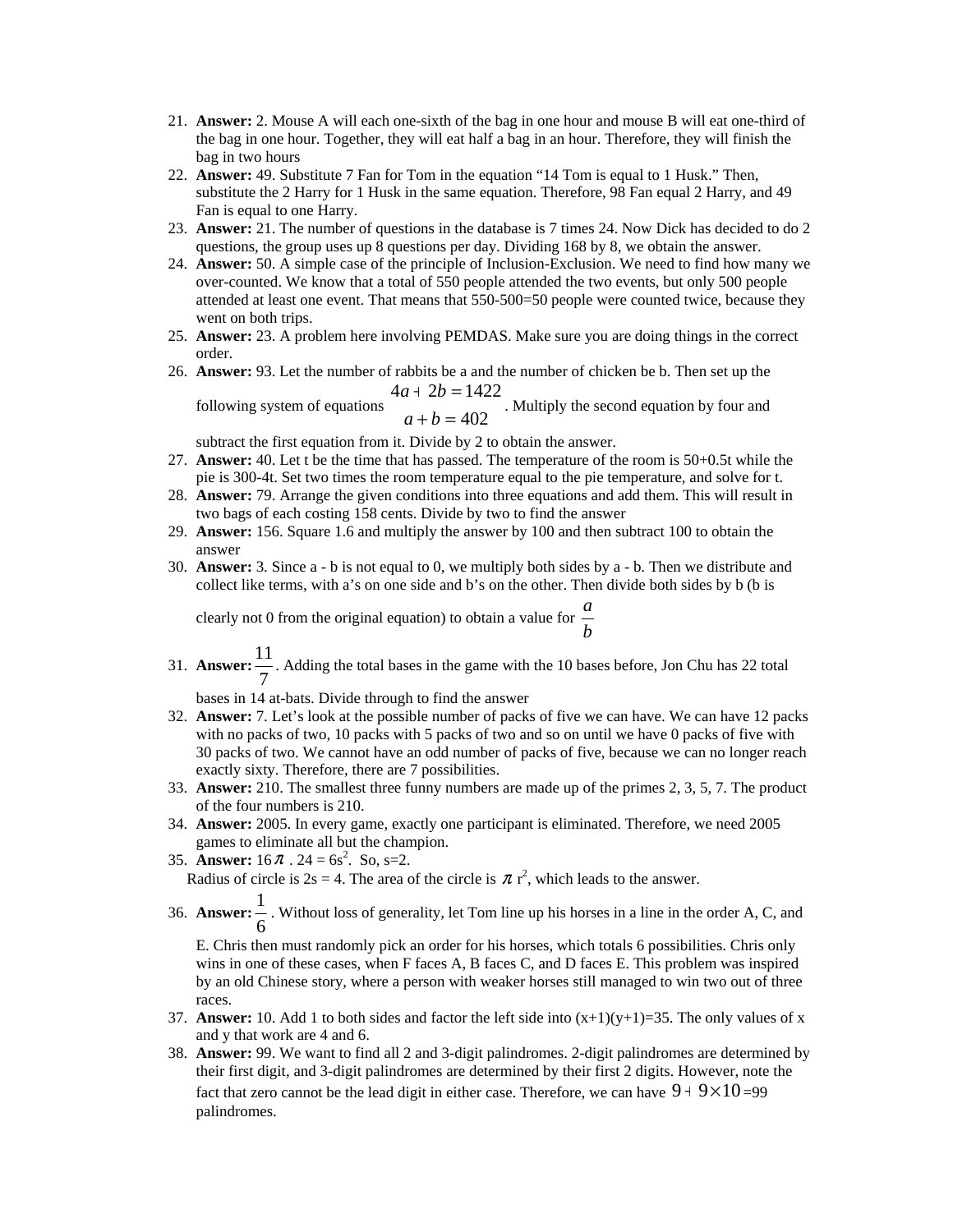- 39. **Answer:** 31. The least common multiple of 60 and 62 is 1860 seconds. Dividing by 60, we obtain the answer.
- 40. **Answer:**  $\frac{3}{8} \cdot \frac{\sqrt[4]{3}}{\sqrt[8]{3}} = \frac{3}{4}$ 3 3 3  $\frac{3}{5} = \frac{3^y}{\sqrt{2}}$ . Dividing powers with the same base, we must subtract the exponents. We now set  $\frac{1}{4}$  $\frac{1}{1}$ 8 1  $=y-\frac{1}{4}$  $\frac{1}{1}$  and solve for y.
- 41. **Answer:** 2. Draw a line parallel to AC through K. Let the new point be D. Triangles KBD and ABC are similar, so KB=KD. LC is the midline of triangle KMD. Therefore LC is one half of both KB and KD.
- 42. **Answer:** 19/12. For the angle CAB to be the largest angle, side BC, (x+7), must be the longest side. However, for the triangle to be non-degenerate, side BC cannot be longer than the sum of the

other two sides. So the two inequalities that must be satisfied are  $4x + x + 4 > x + 7$  (note that  $x + 7 > 4x$ 

 $x+7$  is always greater than  $x+4$ ). Therefore the two bounds are  $\frac{1}{3}$  $\frac{7}{3}$  and  $\frac{3}{4}$  $\frac{3}{2}$ .

43. **Answer:** 16. Let v be the velocity of Josh walking. From the given information, the total distance  $20$  $40$ 

is 
$$
\frac{40}{3} \times v + \frac{20}{3} \times 2v = \frac{80}{3} v
$$
. Let t be the time Josh takes to reach school on the second day.  
 $\frac{2}{3} \times 2v \times t + v \times \frac{t}{3} = \frac{80}{3} v$ . Solve for t to obtain the answer.

44. **Answer:** 9. Set up an equation between the first and second child:

$$
1000 + \frac{(x - 1000)}{10} = 1000 + \frac{1}{10}(x - 1000 - \frac{1}{10}(x - 1000) - 2000)
$$
 and solve for x, which  
is the amount of money Bernoulli has. Then, find the amount each child receives, namely 9000.

is the amount of money Bernoulli has. Then, find the amount each child receives, namely 9000, and divide x by 9000.

45. **Answer:** 7. The tortoise can answer 0 out of 1 the first day and  $\frac{7}{11}$  $\frac{7}{1}$  the second day. This question

once again involves the concept of weighted averages. This question demonstrates Simpson's Paradox, which states that even though a person may have a lower percentage of correct answers on both days, he can still have more correct answers.

46. **Answer:** 3  $\frac{2}{3}$ . A hidden geometric series problem. The duel has  $(1-\frac{1}{3})$  $\frac{1}{3}$ )(1- $\frac{1}{4}$ 1  $) = \frac{1}{2}$  $\frac{1}{1}$  chance of

going to an extra round. Burr has a  $\frac{1}{3}$  $\frac{1}{x}$  chance of winning the duel on his first shot. If both men

miss, he now has a 
$$
\frac{1}{2} \times \frac{1}{3}
$$
 chance of winning. If both miss again, Burr now has  $\frac{1}{2} \times \frac{1}{2} \times \frac{1}{3}$  of

winning, and so on and so forth. The geometric series  $1 + \frac{1}{2} + \frac{1}{4} + \dots$ 2  $1 + \frac{1}{2} + \frac{1}{4} + \dots$  equals 2. Multiplying by

3  $\frac{1}{x}$ , we obtain that Burr has a two-thirds chance of winning the duel.

47. **Answer:** 34. The amount of incorrectly graded questions, on average, is  $40 \times \frac{1}{20} \times \frac{1}{2} = 1$ 2 1 20  $40 \times \frac{1}{20} \times \frac{1}{2} = 1$ .

Therefore they expect to grade 39 questions correctly and 1 incorrectly.

48. **Answer:**  $\sqrt{26}$ . Construct the lines from T and S that are perpendicular from the legs. Let point E be the point on Leg RQ such that it is on the end of the line extending from S. Let EQ and ES have